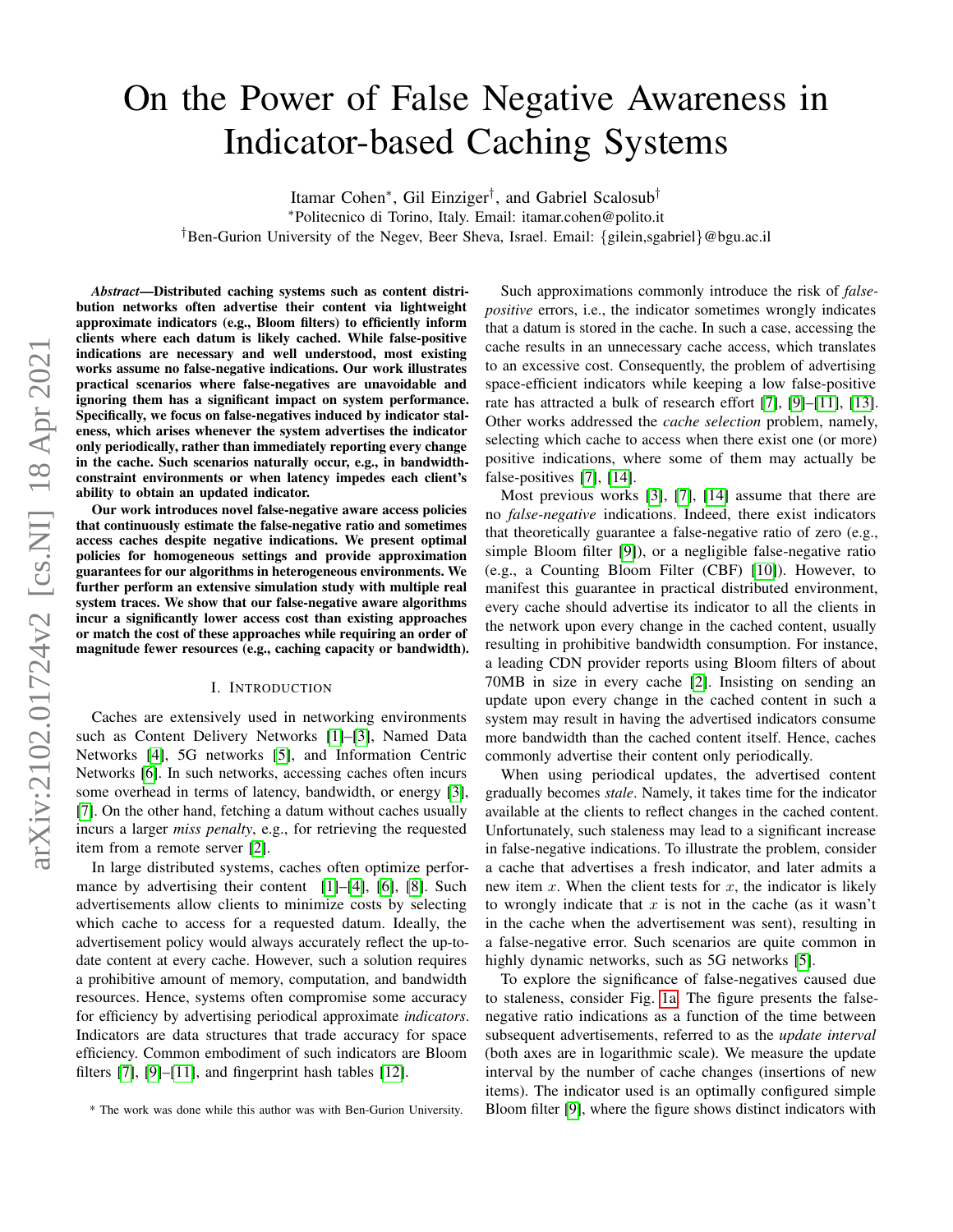<span id="page-1-0"></span>

(a) Effect of the update interval on the false-negative ratio. Both axes are in log-scale, the cache size is 10K, and policy is LRU. The traces are Wiki and Gradle (described in Sec. [VI\)](#page-7-0). The distinct plots for increasing values of bits-per-cached-element (bpe), correspond to increasing indicator sizes, with decreasing false-positive ratios, respectively.

<span id="page-1-1"></span>

|             | Cache 1     | Cache 2     | Cache 3            |
|-------------|-------------|-------------|--------------------|
| Cost        | UO.         |             |                    |
| Indication  | $I(x) = 0$  | $I(x) = 1$  | $I(x) = 0$         |
| True answer | $C(x) = No$ | $C(x) = No$ | $\vert$ C(x) = Yes |

(b) The client is looking for item  $x$  and needs to select a cache. Accessing each cache incurs some known access cost. Each cache  $j$  provides an indication w.r.t. item x, where  $I(x) = 1$  means that the item is likely to be cached, and  $I(x) = 0$  means that it is likely not cached. The true answer is captured by  $C(x)$ , which is "Yes" iff x is found in the cache. The indications of caches 1, 2 and 3 for item 3 are true-negative, false-positive, and false-negative, respectively. Failing to retrieve  $x$  from a cache incurs a miss penalty of 100.

Fig. 1. Motivation for a false-negative aware approach.

varying number of Bits Per cached Element (bpe); a higher bpe implies a larger indicator, that is guaranteed to provide a lower false-positive ratio [\[13\]](#page-11-11). Fig. [1a](#page-1-0) shows that the false-negative ratio dramatically increases for all indicator sizes. Furthermore, this phenomenon is manifested for various types of workloads, where Fig. [1a](#page-1-0) shows this for two specific traces, Wiki and Gradle (which represent significantly distinct workloads, as described in Sec. [VI-A\)](#page-8-0). For instance, it is not uncommon to have a false-negative ratio as high as 10% when the update interval is above 1K. Most interestingly, using a larger indicator, which guarantees a lower inherent false-positive ratio [\[13\]](#page-11-11), results in a *higher* false-negative ratio. We discuss and explain this phenomenon with more detail in Sec. [VI-C.](#page-9-0)

Fig. [1b](#page-1-1) exemplifies the potential benefit of a false-negative aware access strategy. A false-negative oblivious strategy would access only caches with positive indication, i.e., cache 2. However, this indication is a false-positive, thus incurring a miss penalty of 100 for a total cost of 120. In contrast, a false-negative-aware approach may access both caches 2 and 3, implying an access cost of 21 and a hit. Intuitively, as the miss penalty is 100 while the access cost of cache 3 is only 1, it is beneficial to access cache 3 despite a negative indication if the likelihood of a false-negative event is more than 1%.

Designing an access strategy that considers both falsepositives and false-negatives is a challenging task. In particular, it is unclear whether, or when, it may be beneficial to access a cache despite a negative indication. Furthermore, it is unclear

even how to estimate the probability of a false-negative event. However, to the best of our knowledge, despite its importance, this problem has never been studied.

We stress that we do not address cache replacement policies, the design of new indicators, or optimizing update intervals. We focus our attention on a false-negative-aware *cache access strategy*, namely, which cache(s) should the client access, being aware to the non-negligible probability of false-negatives, which naturally arises in scenarios where indicators become stale.

# *A. Our Contribution*

We consider the problem of accessing a multi-cache system while using indicators that exhibit both false-positive and falsenegative indications. We challenge the common practice, which assumes that it is *always* better not to access caches with negative indications. Specifically, we develop a framework that supports *false-negative awareness*, and design policies that actively access caches with negative indications, aiming at minimizing the overall access cost.

After presenting our system model and some preliminaries in Sec. [II,](#page-2-0) we turn to consider Bloom filters in Sec. [III,](#page-4-0) which serve as our main example of indicators. Specifically, we discuss how staleness affects the false-negative and false-positive ratios manifested in such indicators. We then turn to present an algorithm for fully-homogeneous environments, and show that it is optimal in terms of the overall access cost, assuming that the false-negative ratio, the false-positive ratio, and the hit ratio, are all known to the client. These results appear in Sec. [IV.](#page-4-1) Later, in Sec. [V,](#page-6-0) we develop a strategy for realistic environments which are both heterogeneous (i.e., distinct caches have distinct attributes) and dynamic (i.e., the client may not know the precise attributes of each cache). We show how both the cache and the client may cooperate, allowing the client to estimate some of the underlying distributions (which may depend inter alia on the system configuration and the workload being served). We make explicit use of our analysis of Bloom filters, to serve as a concrete example of how to implement our approach. Our suggested false-negative aware (FNA) approach makes deliberate accesses also to caches with negative indications. Furthermore, we show that any approximation guarantee provided by a false-negative oblivious (FNO) access strategy (in our model), can be used by our false-negative aware framework. In particular, we show how to employ known FNO strategies as subroutines, which induce their performance guarantees on our proposed FNA solution.

Finally, in Sec. [VI,](#page-7-0) we present the results of our in-depth simulation study, where we evaluate the performance of our proposed solution in varying system configurations. We show that our FNA strategy implies a significant reduction in access costs in many real-life scenarios, compared to state-of-the-art FNO approaches. Furthermore, our results show that our FNA strategy with minimal resources obtains comparable results to those obtained by FNO strategies that use considerably more resources. For instance, our results indicate that to match the performance of our FNA strategy, an FNO approach might require as much as an order of magnitude more resources (e.g.,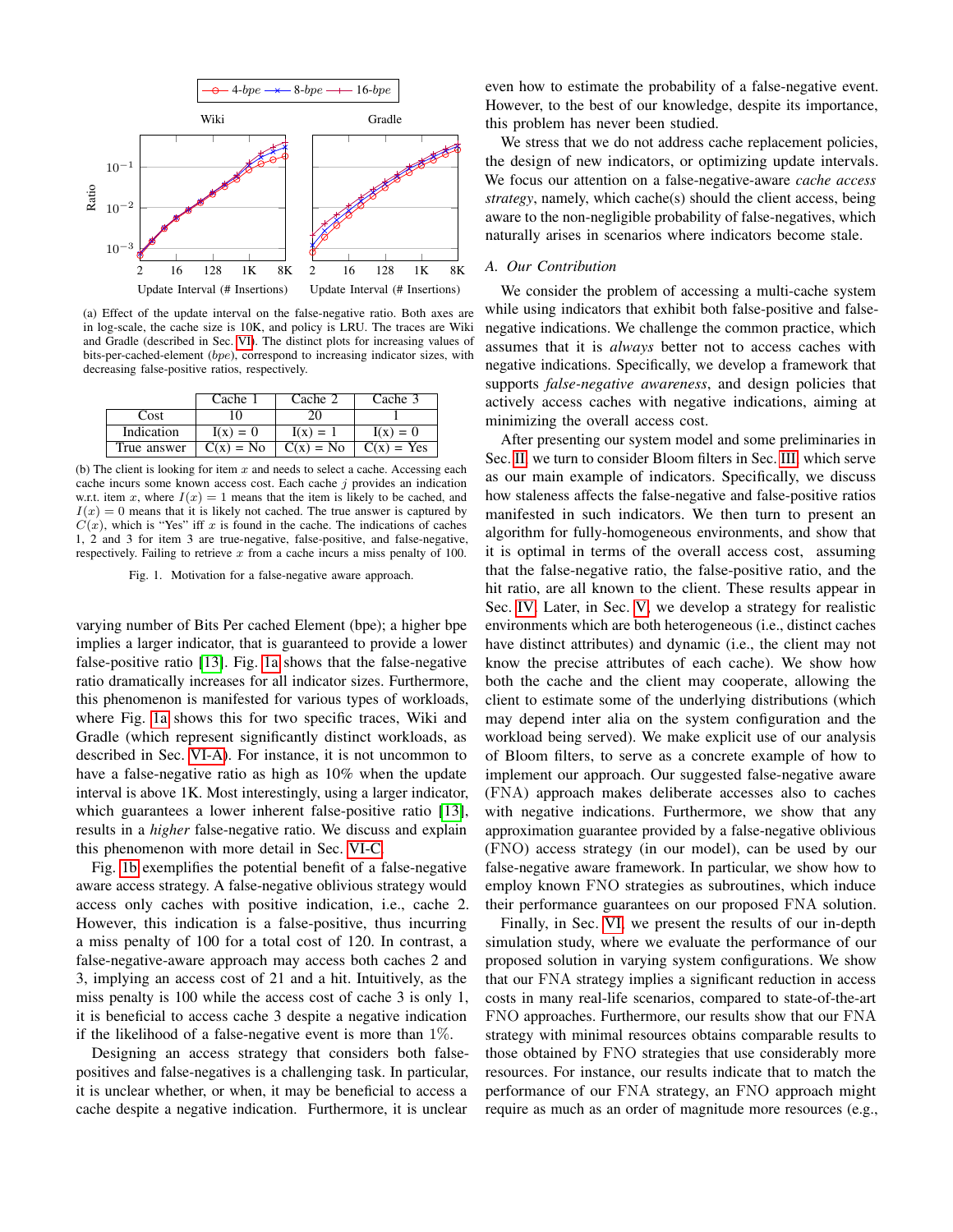in terms of system caching capacity or the bandwidth required for indicator advertisement).

# *B. Related Work*

As previously described, indicators are commonly used to periodically advertise the content of caches in an efficient manner. Since indicators are of bounded size, they usually fail to provide a precise representation of the cache content and exhibit false-positive indications [\[9\]](#page-11-8), [\[13\]](#page-11-11). The pioneering work of [\[7\]](#page-11-5) shows that due to these false-positives, sometimes naively relying on an indicator for accessing even a single cache may do worse than not using an indicator at all. Subsequent works [\[14\]](#page-11-12), [\[15\]](#page-11-14) tackle a distributed scenario where multiple caches advertise indicators, and develop access strategies that take into account both the access cost, and the false-positive rate in each cache, to minimize the overall expected cost. However, [\[7\]](#page-11-5), [\[14\]](#page-11-12), [\[15\]](#page-11-14) disregard *false-negative* indications.

The work of [\[16\]](#page-11-15) studies the problem of false-negatives in practical deployment of Counting Bloom Filters [\[10\]](#page-11-13). Other techniques to reduce the false-negative ratio in numerous variants of Bloom filters are surveyed in [\[11\]](#page-11-9). These works address false-negatives that stem from *architectural design*, i.e., from concrete data structures used to implement indicators. Consequently, these works focus on developing enhanced data structures that reduce such false-negatives. In contrast, we focus on false-negatives caused by staleness, i.e., false-negatives that follow from the *operational usage* of the system. Such falsenegatives may occur in *any* indicator, even if its design is false-negative-free, such as a simple Bloom filter [\[9\]](#page-11-8), [\[13\]](#page-11-11). In this sense our approach is orthogonal to previous work targeting the reduction of false-negatives [\[11\]](#page-11-9), [\[16\]](#page-11-15), and these approaches may be seamlessly combined with our solutions.

Since constantly advertising a fresh indicator might be prohibitively costly, in practice caches commonly advertise fresh indicators only periodically [\[1\]](#page-11-0), [\[17\]](#page-11-16)–[\[19\]](#page-11-17), where one usually refers to the period between the advertisements of fresh indicators as the *update interval*. Several works addressed the interplay between the update interval and performance by means of simulations [\[1\]](#page-11-0), [\[18\]](#page-11-18). The work [\[19\]](#page-11-17) presented an algorithm that dynamically scales the update interval and the indicator size, to comply with a budget constraint. The work [\[20\]](#page-11-19) reduces the transmission overheads by accurately advertising important information, while allowing less important information to be stale, or less accurate. The work [\[17\]](#page-11-16) analyzed the impact of stale Bloom filter replicas on the false-positive ratio and the false-negative ratio. However, the framework of [\[17\]](#page-11-16) implicitly assumes that requests are drawn from a uniform distribution, and that each object is stored in a single cache. This framework conforms primarily with distributed storage systems. However, in many (if not most) real-life distributed caching environments, requests need not be drawn from a uniform distribution, and furthermore objects may be found in either a single cache, multiple caches, or no cache at all [\[3\]](#page-11-1), [\[4\]](#page-11-2), [\[6\]](#page-11-4). Part of our analysis of such general environments is inspired by ideas introduced in [\[17\]](#page-11-16) (see, e.g., Sec. [V-A1\)](#page-6-1).

#### TABLE I

<span id="page-2-1"></span>LIST OF SYMBOLS. THE TOP PART CORRESPONDS TO OUR SYSTEM MODEL (SEC. [II\)](#page-2-0), THE MIDDLE PART CORRESPONDS TO THE STRUCTURE OF BLOOM FILTERS (SEC. [III\)](#page-4-0), AND THE BOTTOM PART CORRESPONDS TO THE FULLY-HOMOGENEOUS CASE (SEC. [IV\)](#page-4-1), AND THE HETEROGENEOUS SETTINGS (SEC. [V-](#page-6-0)[VI\)](#page-7-0)

| Symbol                  | Meaning                                                        |  |  |
|-------------------------|----------------------------------------------------------------|--|--|
| $\overline{N}$          | Set of caches.                                                 |  |  |
| $\boldsymbol{n}$        | Number of caches: $n =  N $                                    |  |  |
| $\overline{x(x_t)}$     | Item request (issued at time $t$ )                             |  |  |
| $N_x$                   | Set of caches with positive indications for requested item $x$ |  |  |
| $n_x$                   | Number of positive indications for requested item $x$          |  |  |
| $\overline{S_j}$        | The set of data items in cache $j$                             |  |  |
| $\bar{h}_j$             | Hit ratio of cache j: $h_i = \Pr(x \in S_i)$                   |  |  |
| $I_j$                   | Indicator of cache $j$                                         |  |  |
| $I_i(x)$                | Indication of indicator $I_i$ for item x                       |  |  |
| $\overline{FP_j}$       | False-positive ratio for $I_i$                                 |  |  |
| $FN_j$                  | False-negative ratio for $I_i$                                 |  |  |
| $\pi_j$                 | Probability of a miss in cache $j$ given a positive indication |  |  |
| $\nu_j$                 | Probability of a miss in cache $j$ given a negative indication |  |  |
| $q_j$                   | Probability of a positive indication in indicator $I_i$        |  |  |
| $c_j$                   | Access cost of cache j                                         |  |  |
| М                       | Miss penalty                                                   |  |  |
| $\phi$                  | Cost function. See Eq. (5).                                    |  |  |
| $\overline{k}$          | Number of hash functions in the Bloom filter                   |  |  |
| $\overline{C_i}$        | Size of cache $j$ $( S_j  \leq C_j)$                           |  |  |
| bpe                     | Bits per cached element in the Bloom filter                    |  |  |
| $B_1(t)$                | Number of $'1'$ bits in the updated Bloom filter at time $t$   |  |  |
| $B_0(t)$                | Number of $'0'$ bits in the updated Bloom filter at time $t$   |  |  |
| $\Delta_1(t)$           | Number of bits that are '1' in the updated Bloom filter,       |  |  |
|                         | but $'0'$ in the stale Bloom filter at time $t$                |  |  |
| $\Delta_0(t)$           | Number of bits that are '0' in the updated Bloom filter,       |  |  |
|                         | but $'1'$ in the stale Bloom filter at time $t$                |  |  |
| $r_0$                   | Number of caches with negative indication accessed             |  |  |
| $r_1$                   | Number of caches with positive indication accessed             |  |  |
| $\widehat{\phi}$        | Cost function for the fully-homogeneous case. See Eq. (8).     |  |  |
| $\frac{r_0^*}{r_1^*}$   | Optimal choice of $r_0$ . See Eq. (9).                         |  |  |
|                         | Optimal choice of $r_1$ . See Eq. (9).                         |  |  |
|                         | Probability of a miss in cache $j$ given its indication        |  |  |
| $\frac{\rho_j}{\delta}$ | Smoothness parameter of moving average. See Eq. (10).          |  |  |

.

The problem of stale indicators relates to other problems of decision making under uncertainty. In particular, our problem is closely related to the concept of the *Age of Information* (AoI). The AoI quantifies the time since the generation of the last successfully received information from a remote system. The AoI paradigm was applied to numerous environments, e.g. vehicular networks, scheduling, and buffer management; a detailed survey can be found in [\[21\]](#page-11-20). The AoI was applied also to caches [\[22\]](#page-11-21), but in the context of the coherency of the cached data, while we focus on the coherency of the indicators.

# II. SYSTEM MODEL AND PRELIMINARIES

<span id="page-2-0"></span>This section formally defines our system model and notations, which are summarized in Table [I.](#page-2-1) We consider a set  $N$  of  $n = |N|$  *caches*, containing possibly overlapping sets of items. We associate each time  $t$  with a unique item request  $x_t$  issued at time  $t$ , and we refer to the entire sequence of requests as σ. Let  $S_{i,t}$  denote the set of items stored at cache j at time t, prior to handling request  $x_t$ . For every request  $x_t$  issued at time t, drawn from some distribution, we let  $h_{j,t}$  denote the probability that  $x_t \in S_{j,t}$ . This probability depends both on the distribution of the requests, as well as on the cache policy. The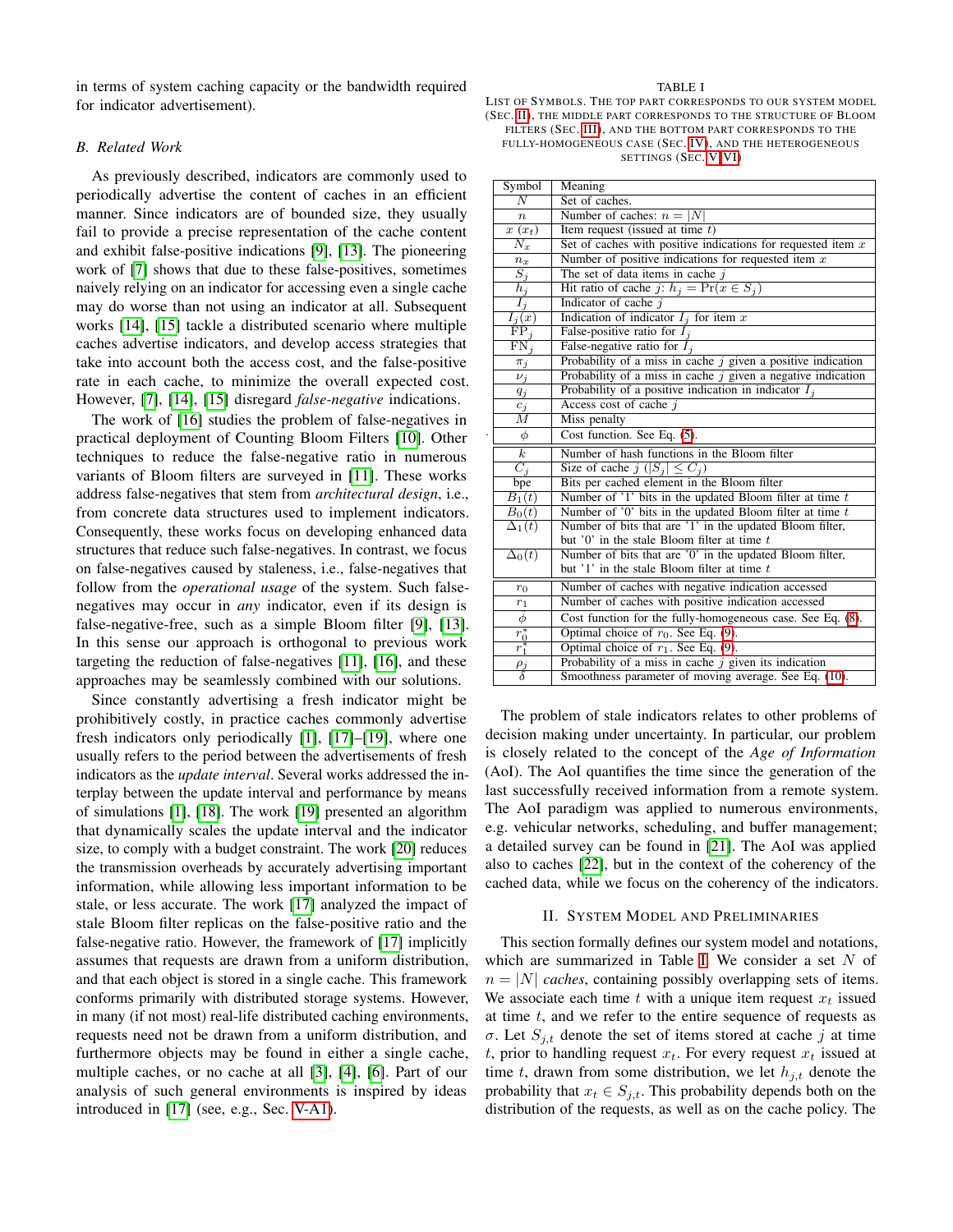average  $h_{j,t}$  over the entire sequence is commonly referred to as the *hit ratio*, i.e., the fraction of requests in  $\sigma$  that were available in cache  $j$ , upon being issued. Similarly to previous works, we assume that the past hit ratio is a reasonable estimate of  $h_{j,t}$  [\[23\]](#page-11-22), [\[24\]](#page-11-23). We refer to this estimation as the probability that the next accessed item  $x_t$  is available in  $S_{j,t}$ .<sup>[1](#page-3-1)</sup>

Each cache  $j$  maintains an *indicator*  $I_{i,t}$ , which approximates the set of items in cache j at time t; given an item x,  $I_{i,t}(x) = 1$ is referred to as a *positive indication* while  $I_{i,t}(x) = 0$  is considered a *negative indication*.

The *false-positive ratio* of  $I_{j,t}$  is defined by  $\text{FP}_{j,t}$  =  $Pr(I_{i,t}(x) = 1 | x \notin S_{i,t})$ . It captures the probability that given a request  $x$  issued at time  $t$ , the indicator would mistakenly indicate that it is in  $S_{j,t}$ . Similarly, the *false-negative ratio* of  $I_{j,t}$ , defined by  $\text{FN}_{j,t} = \Pr(I_{j,t}(x) = 0 | x \in S_{j,t})$ , is the probability that the indicator mistakenly indicates that a request for x, issued at time t is not in  $S_{j,t}$ .

For every cache j, and every time t, we denote by  $\pi_{j,t} =$  $Pr(x \notin S_{j,t}|I_{j,t}(x) = 1)$  the *positive exclusion probability*, that is, the probability that a requested item  $x$  is not in the cache, despite a positive indication. Similarly, we let  $\nu_{i,t} = \Pr(x \notin$  $S_{i,t}|I_{i,t}(x) = 0$  denote the *negative exclusion probability*, that is, the probability that a requested item  $x$  is not in the cache, given a negative indication. We denote by  $q_{j,t}$  the probability of a positive indication for an item requested from cache  $j$ , and refer to  $q_{j,t}$  as the *positive indication ratio*. When clear from the context, we abuse notation and omit the time  $t$ .

<span id="page-3-2"></span>Positive indications occur when either  $x \in S_i$  and no falsenegative occurs; or  $x \notin S_j$ , and a false-positive occurs. Hence,  $q_j = Pr(I_j(x) = 1) = h_j \cdot (1 - FN_j) + (1 - h_j) \cdot FP_j$ . (1) Using Bayes' theorem it follows that

$$
\pi_j = \Pr(x \notin S_j | I_j(x) = 1) = \text{FP}_j \cdot (1 - h_j) / q_j \tag{2}
$$

$$
\nu_j = \Pr(x \notin S_j | I_j(x) = 0) \n= (1 - \text{FP}_j) \cdot (1 - h_j)/(1 - q_j),
$$
\n(3)

for  $q_i$  as defined in Eq. [\(1\)](#page-3-2).

We say that a system is *sufficiently-accurate* if for every indicator of cache j,  $FP_j + FN_j < 1.2$  $FP_j + FN_j < 1.2$  We note that in most real-life scenarios, both the false-positive ratio  $FP_j$ , and the false-negative ratio  $FN_j$ , are well below 0.5, and therefore such systems are sufficiently-accurate.

The following simple condition characterizes sufficientlyaccurate systems.

# <span id="page-3-4"></span>Proposition 1. *A system is sufficiently-accurate iff for every* j *it holds that*  $\nu_i > \pi_i$ *.*

*Proof.* We first note that the condition  $\nu > \pi$  implies that an item is more likely to be in the cache given a positive indication than its likelihood of being in the cache given a negative indication. Intuitively, this condition states that indications (either positive or negative) are more likely to be correct than incorrect. In turn, that demand is equivalent to demanding that FP  $\leq$  0.5 and FN  $\leq$  0.5, which is indeed satisfied in a sufficiently-accurate system  $(FP + FN < 1)$ .

To formally prove Prop. [1,](#page-3-4) we use the expressions for  $\pi$ (Eq. [2\)](#page-3-5) and  $\nu$  (Eq. [3\)](#page-3-6); recall that in the full-homogeneous case, we may omit the subscript j. Using the expressions for  $\pi_i$ (Eq. [\(2\)](#page-3-5)) and  $\nu_j$  (Eq. [\(3\)](#page-3-6)), we obtain that  $\nu_j > \pi_j$  iff

<span id="page-3-7"></span>
$$
\frac{\left(1 - \mathrm{FP}_j\right)\left(1 - h_j\right)}{1 - q_j} > \frac{\mathrm{FP}_j\left(1 - h_j\right)}{q_j}.\tag{4}
$$

Reordering Eq. [\(4\)](#page-3-7), this is equivalent to having  $q_i >$  $FP_j$ . Assigning the expression for  $q_j$  (Eq. [\(1\)](#page-3-2)), we obtain  $h_j (1 - \text{FN}_j) + (1 - h_j) \text{FP}_j > \text{FP}_j$ , which is equivalent to  $FP_j + FN_j < 1.$  $\Box$ 

For any query x, let  $N_x$  denote the set of caches with positive indications, i.e.,  $N_x = \{j | I_i(x) = 1\}$ , and  $n_x = |N_x|$ .

A request for datum x triggers a *data access* which consists of (i) querying for x in all the n indicators, (ii) selecting a subset  $D \subseteq N$  of caches, and (iii) accessing all the  $|D|$ selected caches in parallel. Accessing each cache incurs some predefined *access cost*,  $c_j$ . For ease of presentation, we assume without loss of generality that  $\min_j c_j = 1$ . The overall access costs of accessing a set D of caches is  $c_D = \sum_{j \in D} c_j$ .

A multi-cache data access is considered a *hit* if the item x is found in at least one of the accessed caches, and a *miss* otherwise. A miss incurs a *miss penalty* of M, for some  $M \geq 1$ .

In our model, we do not assume any specific sharing policy among the caches. Yet, in the analysis of our system (Sections [IV](#page-4-1)[-V\)](#page-6-0) we assume that the exclusion probabilities are mutually independent. Under this assumption, our analysis provides a baseline for understanding the performance of such systems. However, in the evaluation of our algorithms, we consider environments where the exclusion probabilities are not necessarily mutually independent (Sec. [VI\)](#page-7-0).

<span id="page-3-6"></span><span id="page-3-5"></span>For a subset of caches D, we define its (expected) *miss cost* for a query x by  $M \cdot \prod_{\substack{j \in D \\ I_j(x) = 1}}$  $\pi j\cdot\prod_{\substack{j\in D\I_j(x)=0}}$ νj.

The (expected) *service cost* of a query is the sum of the access cost and the miss cost, namely,

$$
\phi_x(D) = \sum_{j \in D} c_j + M \prod_{\substack{j \in D \\ I_j(x) = 1}} \pi j \cdot \prod_{\substack{j \in D \\ I_j(x) = 0}} \nu j. \tag{5}
$$

<span id="page-3-0"></span>The *Cache Selection (CS) problem* is to find a subset of caches  $D \subseteq N$  that minimizes the expected cost  $\phi_x(D)$ .<sup>[3](#page-3-8)</sup>

In what follows we refer to an access to a cache with a positive indication as a *positive* access, and refer to an access to a cache with a negative indication as a *negative* access. In particular, we consider two types of approaches to solving the CS problem: (i) *false-negative oblivious (*FNO*)* schemes, which only perform positive accesses, and (ii) *false-negative aware (*FNA*)* schemes, which may also perform negative accesses. While the former may be viewed as the traditional manner in which access strategies are designed, the latter is a more speculative approach, which sometimes accesses a cache even with no positive indication, risking an increased access cost.

<span id="page-3-1"></span><sup>&</sup>lt;sup>1</sup>We provide further details of how to obtain such an estimation in Sec. [V-A2.](#page-6-2)

<span id="page-3-3"></span><sup>2</sup>This definition is inspired by the notions of *accuracy* and *informedness* [\[25\]](#page-11-24).

<span id="page-3-8"></span><sup>&</sup>lt;sup>3</sup>When clear from the context, we will omit the subscript x from  $\phi_x$ .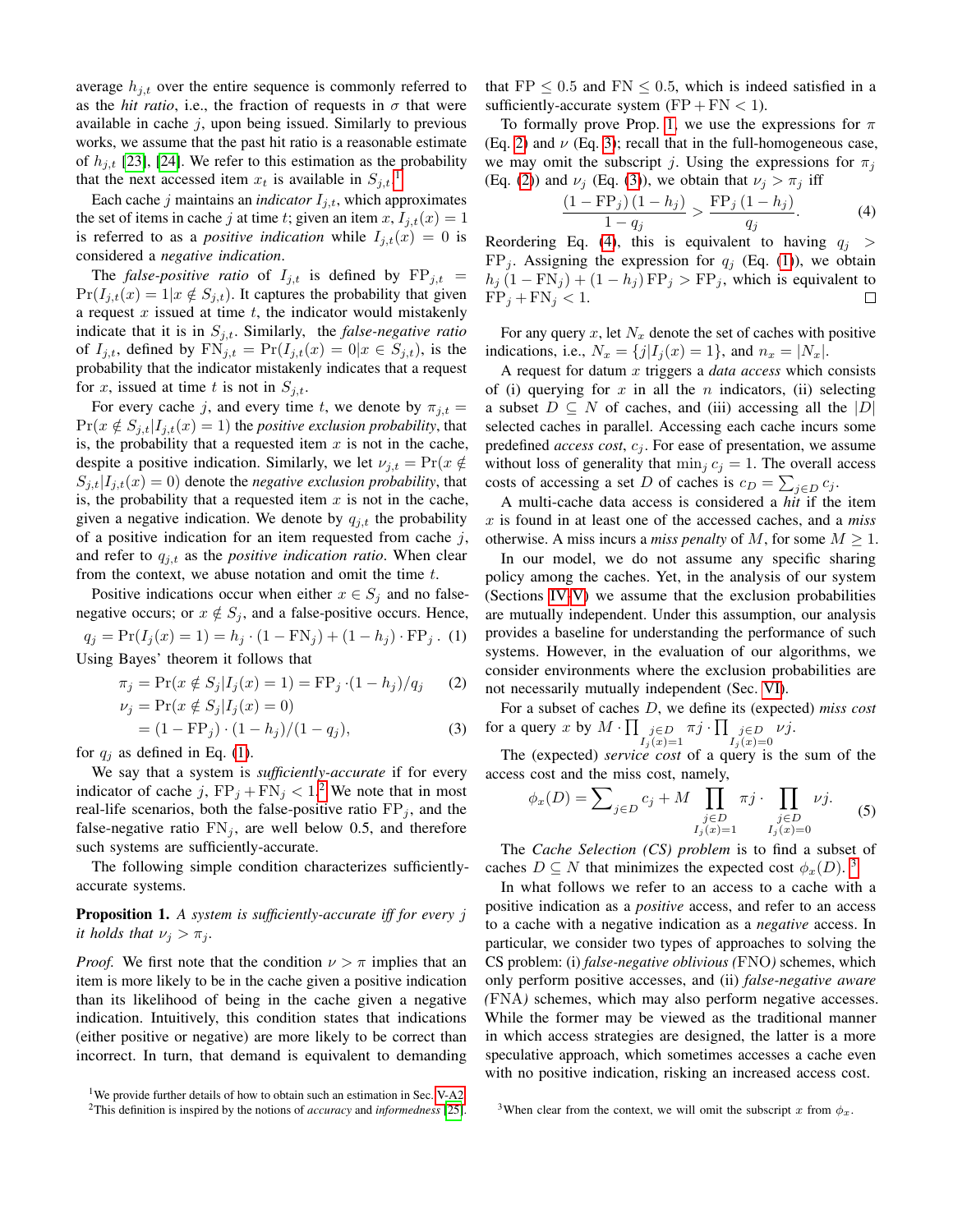# III. BLOOM FILTERS AND STALENESS

<span id="page-4-0"></span>In this section, we consider Bloom filters [\[9\]](#page-11-8), which we use as a primary example of indicators. In particular, we will discuss how staleness affects false-negatives and false-positives in such indicators. We note that our approach described hereafter can also be applied to other types of indicators (e.g., TinyTable  $[12]$ ).<sup>[4](#page-4-2)</sup>

A Bloom filter is a randomized data structure that approximately represents a set of items. A Bloom filter I consists of a bit array of size |I|, as well as k *independent* hash functions. When adding an item to the filter, each of the  $k$  hash functions is applied to the item, and the corresponding bit in the array is set. When testing for an item's existence, we apply the  $k$  hash functions and test the corresponding bits. If all bits are set, the Bloom filter replies with a positive indication. Otherwise, the indication is negative.

In a fresh Bloom filter, which is updated upon every insertion of an item to the set, positive indications may be false due to hash collisions, but negative indications are guaranteed to be correct. However, in a stale Bloom filter, negative indications may also be erroneous. Such false-negatives occur, e.g., when indicators are advertised to the clients only periodically. In such a scenario, when a new item is admitted, but the updated indicator is not yet advertised, the stale indicator available to the client fails to represent this change.

To allow a meaningful analysis of the trade-off between accuracy and memory footprint, it is useful to express the size of Bloom filters using the notion of *Bits Per Element (bpe)*. Intuitively, optimally configured Bloom filters of the same bpe have the same false-positive accuracy, regardless of the size of the set being approximated by the Bloom filter. More formally, given the value of bpe, one can calculate the optimal number of hash functions  $k$ , minimizing the false-positive ratio [\[13\]](#page-11-11).

In the context of caches, let  $C_j$  denote the *size* of cache  $j$ , i.e., the maximum number of elements that can be stored in cache j. The actual size of the bloom filter indicator  $I_i$ associated with cache j is therefore  $|I_i| =$  bpe  $C_i$ . Each cache manages its own Bloom filter, and occasionally advertises the indicator to the client. At any time t, we consider the *updated* Bloom filter maintained by the cache, and let  $B_1(t)$  and  $B_0(t)$ denote the number of bits set (i.e., with value 1) and reset (i.e., with value 0), at time  $t$ , respectively, in the Bloom filter approximating the content of the cache. A client uses a replica of the cache's Bloom filter, representing a snapshot of the Bloom filter that the cache advertised at some time  $t' \leq t$ . We refer to this replica as the *stale* Bloom filter. Let  $\Delta_1(t)$  denote the number of bits that are set in the updated Bloom filter but are reset in the stale Bloom filter. Similarly, we let  $\Delta_0(t)$ denote the number of bits that are reset in the updated Bloom filter, but are set in the stale Bloom filter. Fig. [2](#page-4-3) illustrates this situation. For clarity of presentation, and WLOG, we group together all the bits contributing to  $\Delta_0(t)$ ; and group together the bits accounted by  $\Delta_1(t)$ .

| updated BF | $0 \ldots 0$ | <u>vU</u>         | 11            |  |
|------------|--------------|-------------------|---------------|--|
| stale BF   | 11           | 0. 0              |               |  |
|            |              | $\Delta_0(\iota)$ | $\Delta_1(t)$ |  |

<span id="page-4-3"></span>Fig. 2. An example of an updated and a stale Bloom filter at time t.

*The false-negative ratio:* Consider a query for an item x that is stored in the cache at time  $t$ . Recall that an updated Bloom filter never exhibits false-negatives. Hence we know that all the  $k$  hashes of  $x$  are mapped to the bits that are set in the updated Bloom filter. The query for  $x$  in a stale indicator is a true positive iff all the hashes are mapped to the set of  $B_1(t) - \Delta_1(t)$  bits that are also set in the stale indicator; by the fact that the  $k$  hash functions are independent, and uniformly distributed over their range, this happens with probability  $B_1(t)-\Delta_1(t)$  $\left[\frac{t\right)-\Delta_1(t)}{B_1(t)}\right]^k$ . Otherwise, the query for x is a false-negative. It follows that the false-negative ratio of the cache at time  $t$  can be estimated by

<span id="page-4-4"></span>
$$
FN_t = 1 - \left[\frac{B_1(t) - \Delta_1(t)}{B_1(t)}\right]^k.
$$
 (6)

*The false-positive ratio:* Consider a query for an item y that is not stored in the cache at time  $t$ . For uniformly distributed and independent hash functions, the hashes of  $y$ are mapped to arbitrary locations in the Bloom filter. The stale Bloom filter exhibits a false-positive iff all the  $k$  hashes of  $y$ map to bits that are set in the stale Bloom filter. Hence, the probability of a false-positive in the stale indicator at time  $t$ can be estimated by:

<span id="page-4-5"></span>
$$
FP_{t} = \left[\frac{B_{1}(t) - \Delta_{1}(t) + \Delta_{0}(t)}{|I_{j}|}\right]^{k}.
$$
 (7)

We note that Eqs. [\(6\)](#page-4-4) and [\(7\)](#page-4-5) are only estimations, while the exact miss probabilities strongly depend upon the workload, and the cache policy. For instance, consider the case where immediately after cache  $j$  sends an update, it caches an item  $x$ . Then, any subsequent requests for  $x$ , until the cache advertises the next update, are false-negatives. However, until the cache advertises the next updated indicator,  $x$  may be accessed many times, or not accessed at all, according to the concrete workload.

To conclude this section, we note that the above analysis may be applied to more complex filters. One such example, which we use in Sec. [VI,](#page-7-0) is a compressed *Counting Bloom Filter* (CBF) [\[10\]](#page-11-13), which behaves similarly to a simple BF, while supporting also the removal of objects.

#### IV. THE FULLY HOMOGENEOUS CASE

<span id="page-4-1"></span>In this section, we focus on a simplified fully-homogeneous case. In such settings, the access cost of all caches is the same, and is normalized to one  $(c = 1)$ . The per-cache hit ratio, false-positive ratio, and false-negative ratio, are identical for all caches. I.e., for each cache j,  $h_j = h$ ,  $FP_j = FP$  and  $FN_i = FN$  for some constants  $h, FP, FN \in [0, 1].$ 

We use this homogeneous setting to explore the challenges and potential benefits arising from developing a false-negative aware cache selection strategy. We first describe the aspects specific to such homogeneous settings, and then describe

<span id="page-4-2"></span><sup>&</sup>lt;sup>4</sup>In general, the false-negative and false-positive ratio are strongly related to the structure of the indicator, and at times even to its specific implementation.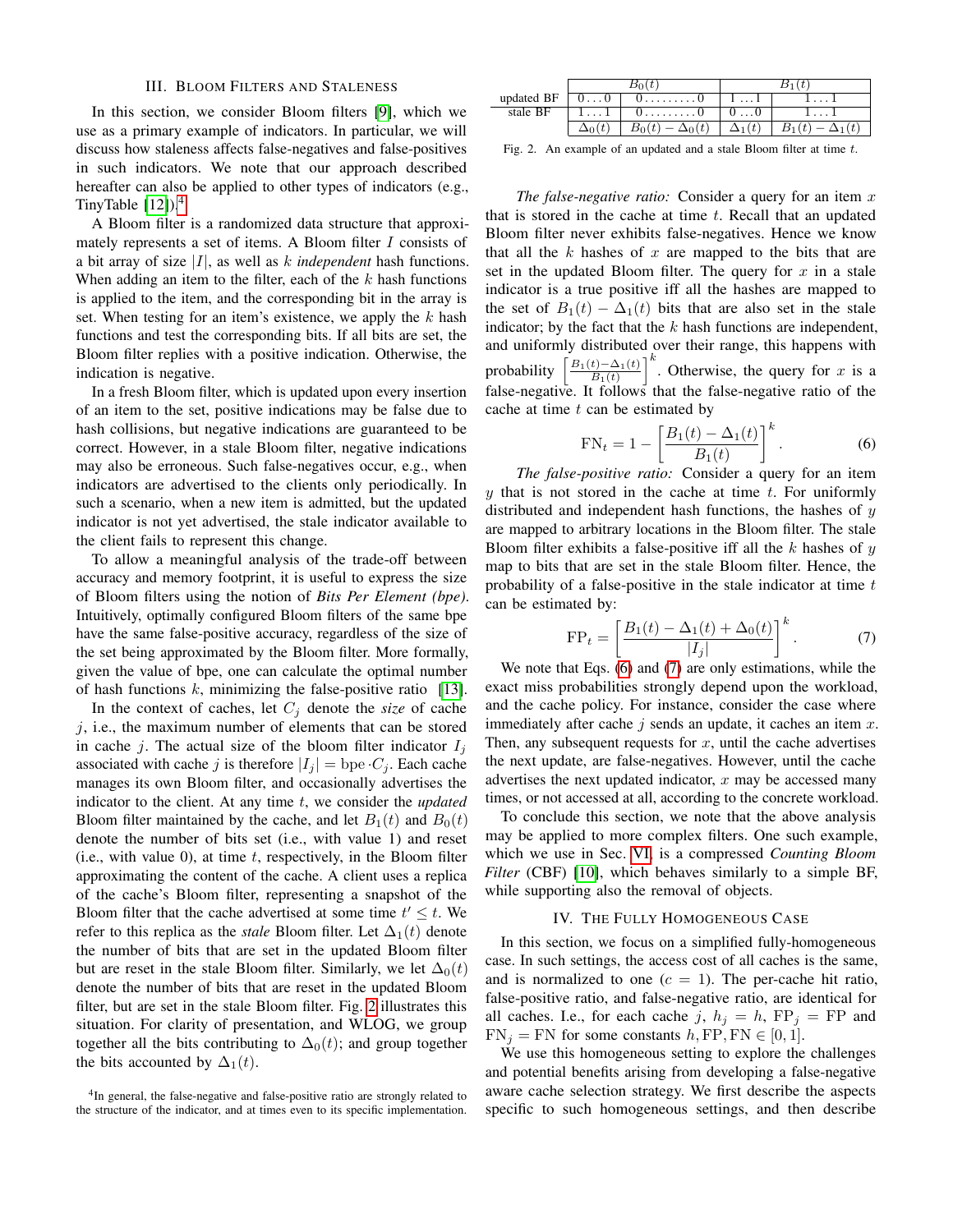# <span id="page-5-3"></span>Algorithm 1  $H_0CS_{\text{FNA}}$ 1:  $r_0^* = 0; r_1^* = \arg\min_{r_1 \in [0, n_x]} [r_1 + M \cdot \pi^{r_1}]$ 2: if  $M \cdot \pi^{r_1^*} > 1$  then

3:  $r_0^* = \arg \min_{r_0 \in [0, n-n_x]} [r_0 + M \cdot \pi^{r_1^*} \nu^{r_0}]$ 4: **return**  $r_0^*, r_1^*$ 

and analyze our false-negative aware *Homogeneous Cache Selection* policy,  $H_0CS_{\text{FNA}}$ . Our analysis shows that  $H_0CS_{\text{FNA}}$ minimizes the service cost in the fully-homogeneous case. Later on, we use  $H_0$ , we use  $H_0$ , we see the derive insights as to when it is beneficial to access a cache despite a negative indication.

Preliminaries: In fully-homogeneous settings, the task of selecting a subset of the caches  $D \subseteq N$  that minimizes the service cost is reduced to selecting two integers:  $0 \le r_1 \le n_x$ , the number of caches with positive indication to access; and  $0 \le r_0 \le n - n_x$ , the number of caches with negative indication to access. The objective function  $\phi$  (Eq. [\(5\)](#page-3-0)) is reduced to

<span id="page-5-0"></span>
$$
\hat{\phi}(r_0, r_1) = r_0 + r_1 + M \cdot \nu^{r_0} \cdot \pi^{r_1}.
$$
 (8)

We let  $r_0^*$  and  $r_1^*$  denote the values of  $r_0$  and  $r_1$  that minimize the service cost, namely

<span id="page-5-1"></span>
$$
\hat{\phi}(r_0^*, r_1^*) = \min_{\substack{0 \le r_0 \le n_x, \\ 0 \le r_1 \le n - n_x}} \hat{\phi}(r_0, r_1)
$$
\n(9)

In our analysis of  $\hat{\phi}$ , we use the extension of  $\hat{\phi}$  over the reals, which we hereafter denote by  $\phi$ . Observe that for any fixed constants a, b, the functions  $\phi(a, r_1)$ , and  $\phi(r_0, b)$  are strictly convex. Throughout our analysis we will be using the following proposition.

<span id="page-5-2"></span>**Proposition 2.** Let  $\hat{f}$  :  $\mathbb{R} \to \mathbb{R}$  be a strictly convex function, *and let*  $\hat{f}$  *be its restriction over the integers. If*  $\hat{f}$  *obtains its minimum value at some integer*  $\hat{a} \geq 1$ *, then*  $\hat{f}(1) < \hat{f}(0)$ *.* 

*Proof.* If  $\hat{a} = 1$ , the proposition is trivially true. Otherwise, we have  $\hat{a} \geq 2$ . As  $\tilde{f}$  is strongly convex, it is monotonic decreasing in the domain  $(-\infty, \hat{a}-1]$ . Since  $[0, 1] \subseteq (-\infty, a^* - 1]$ , it follows that  $\ddot{f}(1) = f(1) < f(0) = \ddot{f}(0)$ , as required.  $\Box$ 

We recall that the function  $\tilde{\phi}(r_0, r_1^*)$  is strictly convex. By applying Prop. [2,](#page-5-2) we therefore obtain the following corollary.

<span id="page-5-6"></span>**Corollary 3.** *If*  $r_0^* \geq 1$ *, then*  $\hat{\phi}(1, r_1^*) < \hat{\phi}(0, r_1^*)$ *.* 

An Optimal Strategy: Our algorithm for the fullyhomogeneous settings,  $H_0CS<sub>FNA</sub>$ , is formally defined in Algorithm [1.](#page-5-3) The algorithm first calculates the number of caches with positive indication to access,  $r_1^*$ , assuming no cache with negative indication is accessed (line [1\)](#page-5-3). Next, if the expected miss cost is still higher than accessing an additional cache (the condition in line [2\)](#page-5-3), the algorithm also considers caches with negative indications (line [3\)](#page-5-3). The following theorem shows that  $HocS<sub>FNA</sub>$  is optimal in the fully-homogeneous case.

<span id="page-5-7"></span>Theorem 4. *If a fully-homogeneous system is sufficientlyaccurate, then HoCS*<sub>FNA</sub> *minimizes the service cost.* 

*Proof.* By Prop. [1,](#page-3-4) we have  $\nu > \pi$ . In addition, of  $\phi$  (Eq. [\(8\)](#page-5-0)), the objective function  $\hat{\phi}(r_0, r_1)$  is symmetric in  $r_0$ ,  $r_1$ . It

follows that assigning  $r_0 > 0$  may reduce cost only if  $r_1$  is maximized, namely, if  $r_1 = n_x$ . Hence, line [1](#page-5-3) indeed calculates the optimal value of  $r_1^*$ .

If  $M \cdot \pi^{r_1^*} > 1$ , then the algorithm sets  $r_0^*$  to a value which minimizes the total cost (line [3\)](#page-5-3). Else (namely, if  $M \cdot \pi^{r_1^*} \leq 1$ ), accessing cache(s) with negative indications can only increase the total cost, as it increases the aggregate access cost by at least 1, which is at least as high as the potential marginal decrease in the miss cost, which is at most  $M \cdot \pi^{r_1^*} \leq 1$ . Hence, when the if-condition (line [2\)](#page-5-3) is not met, it is best to keep the default value  $r_0^* = 0$ .  $\Box$ 

The following proposition characterizes cases where it is better to access a cache in spite of a negative indication.

<span id="page-5-5"></span><span id="page-5-4"></span>**Proposition 5.** Assume  $\nu, \pi \in (0, 1)$ *. (i)* If  $n_x = 0$ *, then accessing at least one cache with negative indication strictly reduces the service cost iff*  $\nu < 1 - \frac{1}{M}$ *. (ii)* If  $n_x > 0$ *, then accessing at least one cache with negative indication strictly reduces the service cost iff*  $\nu < 1 - \frac{1}{M \pi^{n_x}}$  and  $M \cdot \pi^{n_x-1} (1 (\pi) > 1.$ 

*Proof.* We first provide some intuition as to the validity of the claim. Intuitively,  $\nu$  is a proxy to the true negative rate. Hence, the conditions in cases [\(i\)](#page-5-4) and [\(ii\)](#page-5-5) reflect the fact that if the expected miss cost after accessing all the caches with a positive indication is high, and the true-negative rate is low, then it might be beneficial to access a cache with a negative indication. We now turn to prove the claim.

(i) Assume  $n_x = 0$ , implying that  $r_1^* = 0$ . By the definition of  $\hat{\phi}$ , the inequality  $\nu < 1 - \frac{1}{M}$  holds iff  $\hat{\phi}(1,0) = 1 + M \cdot \nu <$  $M = \phi(0, 0)$ . Hence, it suffices to prove that accessing at least one cache with negative indication strictly reduces the service cost iff  $\phi(1, 0) < \phi(0, 0)$ .

For one direction, if  $\phi(1,0) < \phi(0,0)$ , then indeed accessing at least one cache with negative indication strictly reduces the service cost. For the other direction, if accessing at least one cache with negative indication strictly reduces the service cost, we have  $r_0^* > 0$ . Hence, by Corollary [3,](#page-5-6)  $\hat{\phi}(1,0) < \hat{\phi}(0,0)$ , thus completing the proof of this case.

(ii) Assume  $n_x > 0$ . By the definition of  $\phi$  the condition  $M \cdot \pi^{n_x-1}(1-\pi) > 1$  holds true iff  $n_x + M\pi_x^n < n_x$  $1 + M^{n_x-1}$ , which is equivalent to  $\hat{\phi}(0, n_x) = \hat{\phi}(0, n_x - 1)$ . Similarly, the condition  $\nu < 1 - \frac{1}{M \pi^{n_x}}$  holds true iff  $\hat{\phi}(1, n_x)$  $\phi(0, n_x)$ . We therefore have to prove that accessing a cache with a negative indication strictly reduces the service cost iff  $\phi(1, n_x) < \phi(0, n_x) < \phi(0, n_x - 1).$ 

For the first direction, assume that accessing a cache with negative indication strictly reduces the service cost, namely,  $r_0^* > 0$ . By the proof of Theorem [4,](#page-5-7) having  $r_0^* > 0$  implies that  $r_1^* = n_x$ . Hence, by Corollary [3,](#page-5-6)  $\hat{\phi}(1, n_x) < \hat{\phi}(0, n_x)$ . Furthermore, HoCS<sub>FNA</sub> calculates  $r_{1}^*$  while using  $r_0 = 0$ (line [1\)](#page-5-3). We can therefore conclude that  $\phi(0, n_x) < \phi(0, n_x-1)$ , thus completing the proof for this direction.

For the other direction, assume that  $\hat{\phi}(1, n_x) < \hat{\phi}(0, n_x)$  $\hat{\phi}(0, n_x - 1)$ . The function  $\hat{\phi}(0, r_1)$  is convex in  $r_1$ , and therefore does not have a local maximum within the domain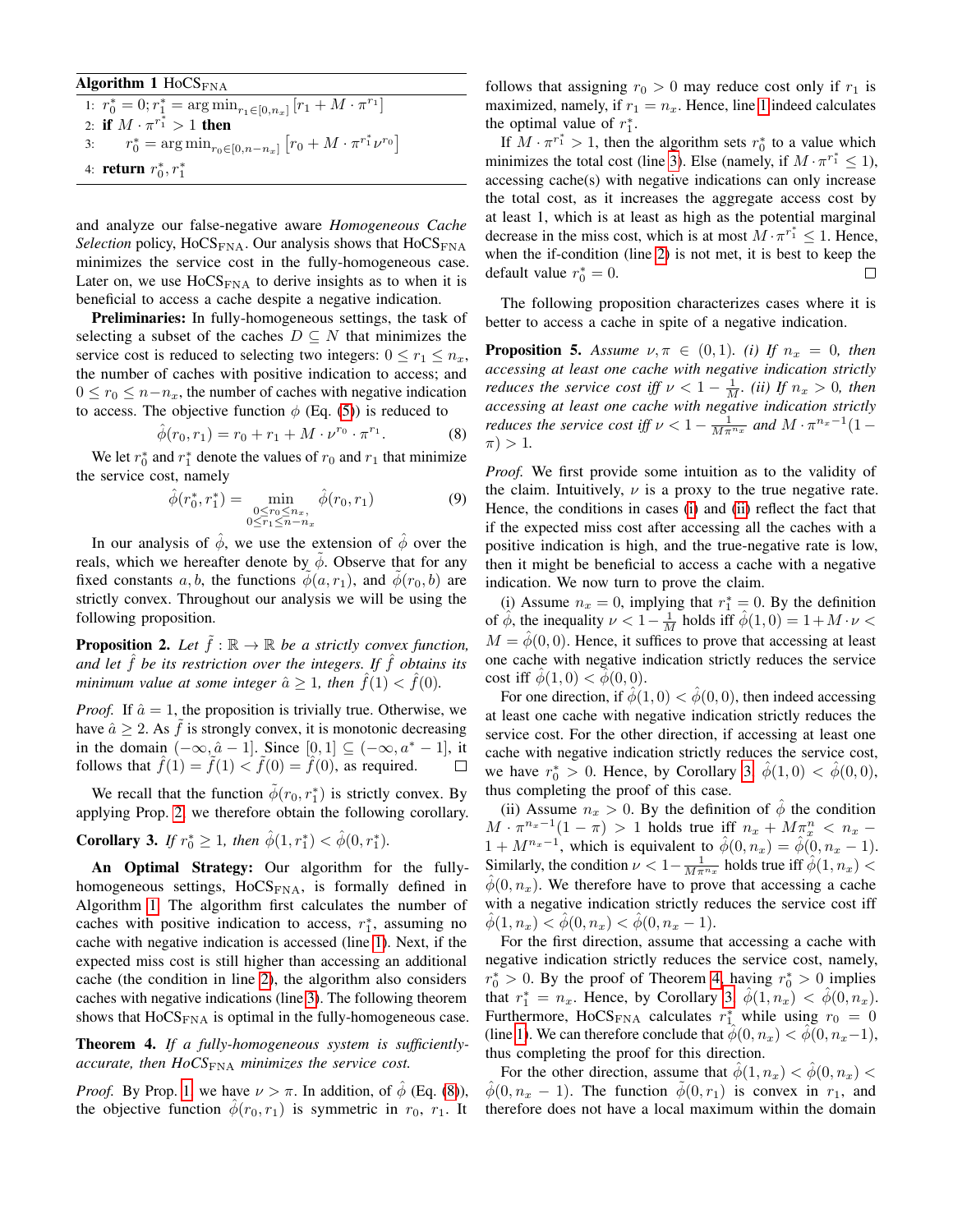$r_1 \in [0, n_x]$ . As  $\hat{\phi}(0, n_x) < \hat{\phi}(0, n_x-1)$ , it follows that  $\tilde{\phi}(0, n_1)$ is monotonously decreasing in the range  $r_1 \in [0, n_x]$ . Hence,  $\phi(0, r_1)$  is minimized when  $r_1 = n_x$ . As HoCS<sub>FNA</sub> calculates  $r_1^*$  by assigning  $r_0 = 0$  (line [3\)](#page-5-3), we know that  $r_1^* = n_x$ . By assigning  $r_1^* = n_x$  in our assumption  $\hat{\phi}(1, n_x) < \hat{\phi}(0, n_x)$ , we obtain  $\hat{\phi}(1,r_1^*) < \hat{\phi}(0,r_1^*)$ . Hence, accessing at least one cache with a negative indication strictly reduces the service cost.  $\Box$ 

The following proposition characterizes cases where it is better to access no cache, even if there exist positive indications.

**Proposition 6.** *If positive indications exist but*  $(1 - h) FP \ge$  $h(1 - FN)(M - 1)$ , then the best policy is to access no cache.

*Proof.* We first provide some intuition as to the validity of our claim. Observe that in a system where  $(1 - h)$  FP is large, a positive indication is very likely to be false-positive. Hence, it may be beneficial not to access a cache despite a positive indication. This is true especially if the miss penalty is small, as reflected by the right-hand-side of the condition.

We now turn to prove the claim. To prove the claim, it suffices to show that if there exist positive indications, and the best policy is to access at least one cache, then  $(1 - h)$  FP <  $h(1 - FN)(M - 1).$ 

Assume that the best policy is to access at least one cache. Namely, either  $r_0^* > 0$ , or  $r_1^* > 0$ . By the proof of Theorem [4,](#page-5-7) assigning  $r_0 > 0$  may reduce the cost only if  $r_1^* = n_x$ . As it is given that there exist positive indications (namely,  $n_x > 0$ , it follows that  $r_0^* > 0$  only if  $r_1^* > 0$ . Hence, the best policy is to access at least one cache only if  $r_1^* > 0$ .

Algorithm HoCS<sub>FNA</sub> calculates  $r_1^*$  by setting  $r_0 = 0$  (line [1\)](#page-5-3). As  $H_0CS_{\text{FNA}}$  minimizes the service cost (Theorem [4\)](#page-5-7), we have that  $\hat{\phi}(0, r_1^*) < \hat{\phi}(0, 0)$ . As the function  $\tilde{\phi}(0, r_1)$  is strictly convex, by Prop. [2](#page-5-2) we know that  $\hat{\phi}(0,1) < \hat{\phi}(0,0)$ . By the definition of  $\hat{\phi}$  (Eq. [\(8\)](#page-5-0)), we have  $1 + M \cdot \pi < M$ . Using the expression for  $\pi$  from Eq. [\(2\)](#page-3-5) (recall that in the homogeneous case, we omit the subscript j), we obtain  $\frac{FP(1-h)}{q} < \frac{M-1}{M}$ . Assigning the value of q from Eq. [\(1\)](#page-3-2), we have  $M^2 \text{FP}(1-h) <$  $(M-1)$  [h(1 – FN) + (1 – h) FP]. By algebraic simplification this implies that  $FP(1 - h) < h(1 - FN)(M - 1)$ , thus completing the proof.  $\Box$ 

# V. DYNAMIC AND HETEROGENEOUS SETTINGS

<span id="page-6-0"></span>In Sec. [IV](#page-4-1) we assumed that all caches have the same false positive/negative ratios and hit ratios. In this section, we consider more realistic settings where cache attributes are *dynamic*, implying that they might not be accurately available at the client, and *heterogeneous*, i.e., caches may have distinct attributes. Such an extension poses two main challenges for solving the CS problem. The first challenge is dealing with incomplete information, which requires estimating the exclusion probabilities  $\pi_j$  and  $\nu_j$ . This is presented in Sec. [V-A.](#page-6-3) The second challenge is dealing with heterogeneity, which calls for efficient algorithms for choosing the set of caches to access. This is presented in Sec. [V-B.](#page-7-2)

The algorithm executed by the client, which we dub  $CS_{\text{FNA}}$ , is formally defined in Algorithm [2.](#page-6-4) In a nutshell, the algorithm

# <span id="page-6-4"></span>Algorithm 2  $CS_{\text{FNA}} (N, \vec{c}, M, \text{Alg})$

| 1: periodically obtain updated $FPi, FNi$ from each cache j      |                                                                 |
|------------------------------------------------------------------|-----------------------------------------------------------------|
| 2: periodically obtain updated indicator $I_i$ from each cache j |                                                                 |
| 3: estimate $q_i$ for each cache j                               |                                                                 |
| 4: for every request for datum x do                              |                                                                 |
| for $j = 1, \ldots, n$ do<br>5:                                  |                                                                 |
|                                                                  | $\triangleright$ Eq. (1)                                        |
|                                                                  | $h_j = \frac{q_j - \text{FN}_j}{1 - \text{FP}_j - \text{FN}_j}$ |

|     | $I - F P_i - F N_i$                  |                                                                                   |
|-----|--------------------------------------|-----------------------------------------------------------------------------------|
| 7:  | if $I_i(x) == 1$ then                | $\triangleright$ should calculate $\pi_i$                                         |
| 8:  | $\rho_i = FP_j \cdot (1-h_i)/q_i$    | $\triangleright$ Eq. (2)                                                          |
| 9:  | else                                 | $\triangleright$ should calculate $\nu_i$                                         |
| 10: |                                      | $\rho_j = (1 - \text{FP}_j) \cdot (1 - h_j)/(1 - q_j) \Rightarrow \text{Eq. (3)}$ |
| 11: | $D = Alg(N, \vec{c}, \vec{\rho}, M)$ | $\triangleright$ reduction of Theorem 7                                           |
| 12: | access D                             |                                                                                   |

periodically obtains information from the caches (lines [1-2\)](#page-6-4), and then uses this information in order to estimate the exclusion probabilities for each cache (lines [3-10\)](#page-6-4). Using these values,  $CS_{\text{FNA}}$  runs a cache selection algorithm (e.g., one of the algorithms in [\[14\]](#page-11-12)). In what follows, we provide a detailed description of our algorithm's inner workings and analysis.

#### <span id="page-6-3"></span>*A. Estimating the Exclusion Probabilities*

We now show how one can collect recent statistics of the various parameters governing system behavior, which allow the client to obtain good estimates of the current caches' attributes. Our solutions use the insights presented in Sec. [III.](#page-4-0) In particular, we will use Eqs. [\(6\)](#page-4-4) and [\(7\)](#page-4-5) for estimating the false-positive ratios and the false-negative ratios of the distinct caches, enabling us to compute  $\pi_i$ , and  $\nu_i$ .

<span id="page-6-1"></span>*1) Cache-side Algorithm:* The cache maintains both the stale Bloom filter (i.e., the most recently advertised Bloom filter, which is also available at the client) and the updated Bloom filter. Along a sequence of requests  $\sigma$ , each cache j estimates the false-negative ratio and the false-positive ratio, according to Eqs. [\(6\)](#page-4-4) and [\(7\)](#page-4-5), by comparing the stale and updated Bloom filters. We note that these estimations can be done periodically to reduce the computational overhead of comparing the stale and updated bloom filters. These estimates are sent (periodically) to the client (line [1](#page-6-4) of  $CS_{\text{FNA}}$ ). Each cache further (periodically) sends an updated indicator to the client (line [2](#page-6-4) of  $CS_{\text{FNA}}$ ). We note that these updates are sent in an arbitrary asynchronous manner to the client.

<span id="page-6-2"></span>*2) Client-side Algorithm:* We now show how the client may estimate the exclusion probabilities  $\pi_i$  and  $\nu_i$  for every cache j, given the estimations of  $FP_j$  and  $FN_j$  which are periodically provided by the cache.

For evaluating  $q_j$ , the client periodically estimates the probability  $Pr(I_i(x) = 1)$  *empirically*, using a weighted exponential moving average. Formally, consider a sequence of requests  $\sigma$ , and consider epochs of T requests. Let  $a_i(s, t)$ denote the number of positive indications of indicator  $I_j$  for requests  $s + 1, \ldots, t$  made by the client. For any  $t \leq T$ we let the estimated positive indication ratio after handling request t be  $q_{j,t} = \frac{a_j(0,t)}{t}$ . For every  $i = 1, 2, ...$  and every  $iT < t < (i+1)T$ , we let  $q_{i,t}$  be the most recent estimate over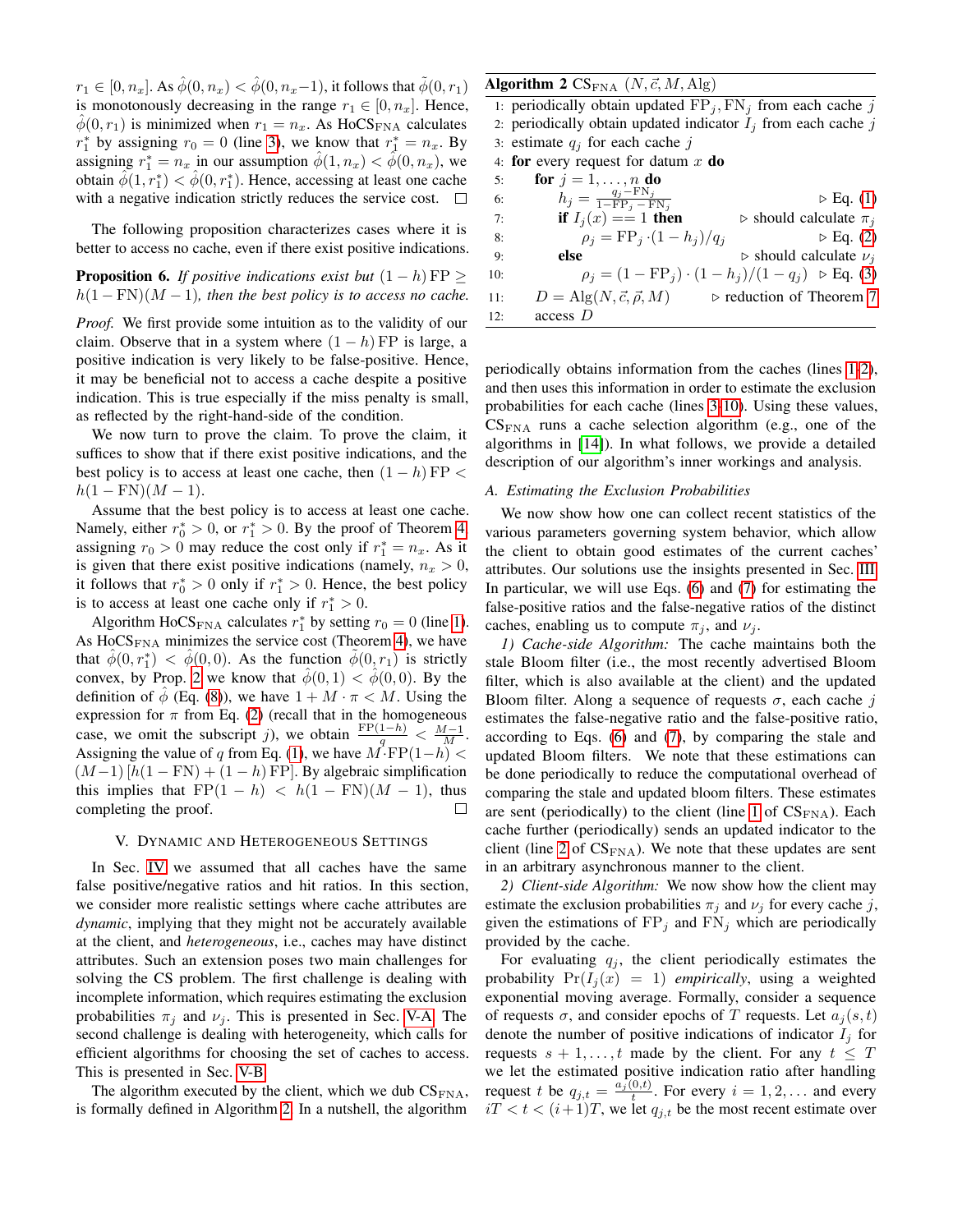epochs of T requests, i.e.,  $q_{j,t} = q_{j,1t/T}$ , and the estimate is updated at  $t = (i + 1)T$  such that

$$
q_{j,(i+1)T} = \delta \cdot \frac{a_j(iT,(i+1)T)}{T} + (1-\delta) \cdot q_{j,iT}, \quad (10)
$$

where  $\delta \in (0, 1)$  is some constant governing the dynamics of the estimate change. We note that only the client can perform such an estimation since it requires knowing all the requests in  $\sigma$ , and not only requests for which the cache has been accessed.

Given the current values for  $FP_j$ ,  $FN_j$ , and  $q_j$ , for every item being requested in the sequence  $\sigma$ , the client estimates the hit ratio  $h_i$  (line [6\)](#page-6-4), and the exclusion probabilities  $\pi_i$  (line [8\)](#page-6-4) and  $\nu_j$  (line [10\)](#page-6-4) using Eqs. [\(1\)](#page-3-2), [\(2\)](#page-3-5), and [\(3\)](#page-3-6), respectively.

#### <span id="page-7-2"></span>*B. Choosing the Caches to Access*

This section shows how to use the estimations of the exclusion probability of each cache  $j$  to develop a falsenegative-aware access strategy. In particular, we show how to extend any false-negative-oblivious access strategy (e.g., those in [\[14\]](#page-11-12)), to consider a non-zero false-negative ratio.

For any set of caches D, the client's estimations of the exclusion probabilities essentially determine the expected miss cost. We let  $\rho_i$  denote the probability of a miss while accessing cache j, given its indication for the requested item. Formally,  $\rho_j = \pi_j$  if  $I_j(x) = 1$ , and  $\rho_j = \nu_j$  if  $I_j(x) = 0$ . Then, the expected miss cost can be expressed by  $M \cdot \prod_{j \in D} \rho_j$ , and the objective function defined in Eq. [\(5\)](#page-3-0) translates to finding the set of caches  $D$  minimizing

$$
\phi_x(D) = \sum_{j \in D} c_j + M \cdot \prod_{j \in D} \rho_j. \tag{11}
$$

The problem of finding a set of caches  $D$  (out of those with a positive indication) minimizing an objective of the form depicted in Eq. [\(11\)](#page-7-4) has been studied in [\[14\]](#page-11-12), where they present several approximation algorithms for the problem. The problem studied in [\[14\]](#page-11-12) is essentially equivalent to assuming that there are no false-negative indications, and therefore it sufficed to consider only caches for which  $I_i(x) = 1$ . We refer to this special case as the *restricted CS problem*.

When considering the restricted CS problem within our model, the framework of [\[14\]](#page-11-12) can be viewed as assuming that *all* caches have a positive indication, and  $\rho_i$  represents the positive exclusion probability of cache  $j$ . Equivalently, the model of [\[14\]](#page-11-12) essentially assumed that  $\nu_i = 1$  for all j, which is fundamentally not the case in the CS problem.

Our proposed algorithm  $CS_{FNA}$  selects the set of caches to access as follows: (i)  $CS_{\text{FNA}}$  gets as input an algorithm Alg for solving the restricted CS problem (assuming all caches have a positive indication), (ii) generates the appropriate input for this algorithm (as described above) in lines [7-10,](#page-6-4) and (iii) accesses the set of caches prescribed by algorithm Alg.

The following theorem serves to analyze the worst-case performance guarantees of  $CS_{\rm FNA}$ .

<span id="page-7-3"></span>Theorem 7. *If there exists an algorithm* Alg *that is an* α*approximation algorithm for the restricted CS problem, then there exists an* α*-approximation algorithm for the general CS problem (with arbitrary values of*  $\nu_i$ ).

<span id="page-7-1"></span>*Proof.* Assume an input to the CS problem such that every cache j has its indicator  $I_i$ , and its positive and negative exclusion probabilities  $\pi_j$  and  $\nu_j$ , respectively. In what follows we abuse notation, and refer to  $\phi_{x,\vec{\pi},\vec{\nu},\vec{I}}$  as the expected service cost for an input  $x$ , given these system parameters.

Let Alg be an  $\alpha$ -approximation algorithm for the restricted CS problem. Assume each cache  $j$  has some arbitrary negative exclusion probability,  $\nu_j$ . For every cache j, we let  $\pi_j^* = \pi_j$  if  $I_j(x) = 1$ , and let  $\pi_j^* = \nu_j$  if  $I_j(x) = 0$ . Furthermore, we let  $\nu_j^* = 1$  for all j. Finally, for every cache j we define indicator  $I_j^*$  such that  $I_j^*(x) = 1$ , implying that the set of caches with a positive indication according to  $\vec{I}^*$  is the set of all caches, N.

We define algorithm  $Alg^*$  such that  $Alg^*$  returns the output of Alg for the inputs of  $\vec{\pi}^*$  (for the positive exclusion probabilities),  $\vec{\nu}^*$  (for the negative exclusion probabilities), and the set of all caches with a positive indication according to  $\vec{I}^*$  (i.e., N). We now show that the solution returned by  $\text{Alg}^*$  is an  $\alpha$ -approximate solution for the CS problem with negative exclusion probabilities  $\nu_i$ .

By the assumption on Alg, its output  $D$  satisfies

<span id="page-7-5"></span>
$$
\phi_{x,\vec{\pi}^*,\vec{\nu}^*,\vec{I}^*}(D) \le \alpha \cdot \phi_{x,\vec{\pi}^*,\vec{\nu}^*,\vec{I}^*}(D^*)
$$
(12)

where  $D^*$  is the optimal solution to the CS problem with  $\vec{\pi}^*$ ,  $\vec{\nu}^*$ , and the set of caches induced by  $\vec{I}^*$  as inputs.

By the definition of  $\vec{\pi}^*, \vec{\nu}^*$ , and  $\vec{\bar{I}}^*$  it follows that for every set of caches  $D$ ,

<span id="page-7-6"></span><span id="page-7-4"></span>
$$
\phi_{x,\vec{\pi}^*,\vec{\nu}^*,\vec{I}^*}(\tilde{D}) =
$$
\n
$$
\sum_{j\in D} c_j + M \prod_{\substack{j\in D\\I_j(x)=1}} \pi j \cdot \prod_{\substack{j\in D\\I_j(x)=0}} \nu j =
$$
\n
$$
\sum_{j\in D} c_j + M \prod_{j\in D} \left[ I_j(x) \cdot \pi_j + (1 - I_j(x)) \nu_j \right] =
$$
\n
$$
\phi_{x,\vec{\pi},\vec{\nu},\vec{I}}(\tilde{D}).
$$
\n(13)

Combining Eqs. [\(12\)](#page-7-5) and [\(13\)](#page-7-6), the theorem follows. □

The proof of Theorem [7](#page-7-3) implies the following corollary.

<span id="page-7-7"></span>**Corollary 8.** *If the estimations of*  $\pi_j$  *and*  $\nu_j$  *produced by CS*<sub>FNA</sub> *are precise, and* Alg *used by CS*<sub>FNA</sub> *is an*  $\alpha$ *approximation algorithm for the restricted CS problem, then CS*FNA *produces an* α*-approximate solution to the CS problem.*

Combining Corollary [8](#page-7-7) with the results of [\[14\]](#page-11-12), we obtain a myriad of tradeoffs and possible approximation guarantees for  $CS<sub>FNA</sub>$ . In particular, in Sec. [VI](#page-7-0) we consider the performance of one specific realization of  $CS_{\text{FNA}}$ , which uses algorithm  $DS_{\text{PGM}}$  for the restricted CS problem presented in [\[14\]](#page-11-12).

# VI. SIMULATION STUDY

<span id="page-7-0"></span>In this section, we evaluate the performance and trade-offs of our proposed false-negative aware algorithm,  $CS_{FNA}$ , in a variety of scenarios, using traces of real-life workloads. Our evaluation shows that false-negative awareness improves the oblivious approach across the board. In some cases, one needs an order of magnitude more bandwidth or more cache entries to match our false-negative aware approach's service cost. The effect is consistent for diverse cache sizes, workloads, and when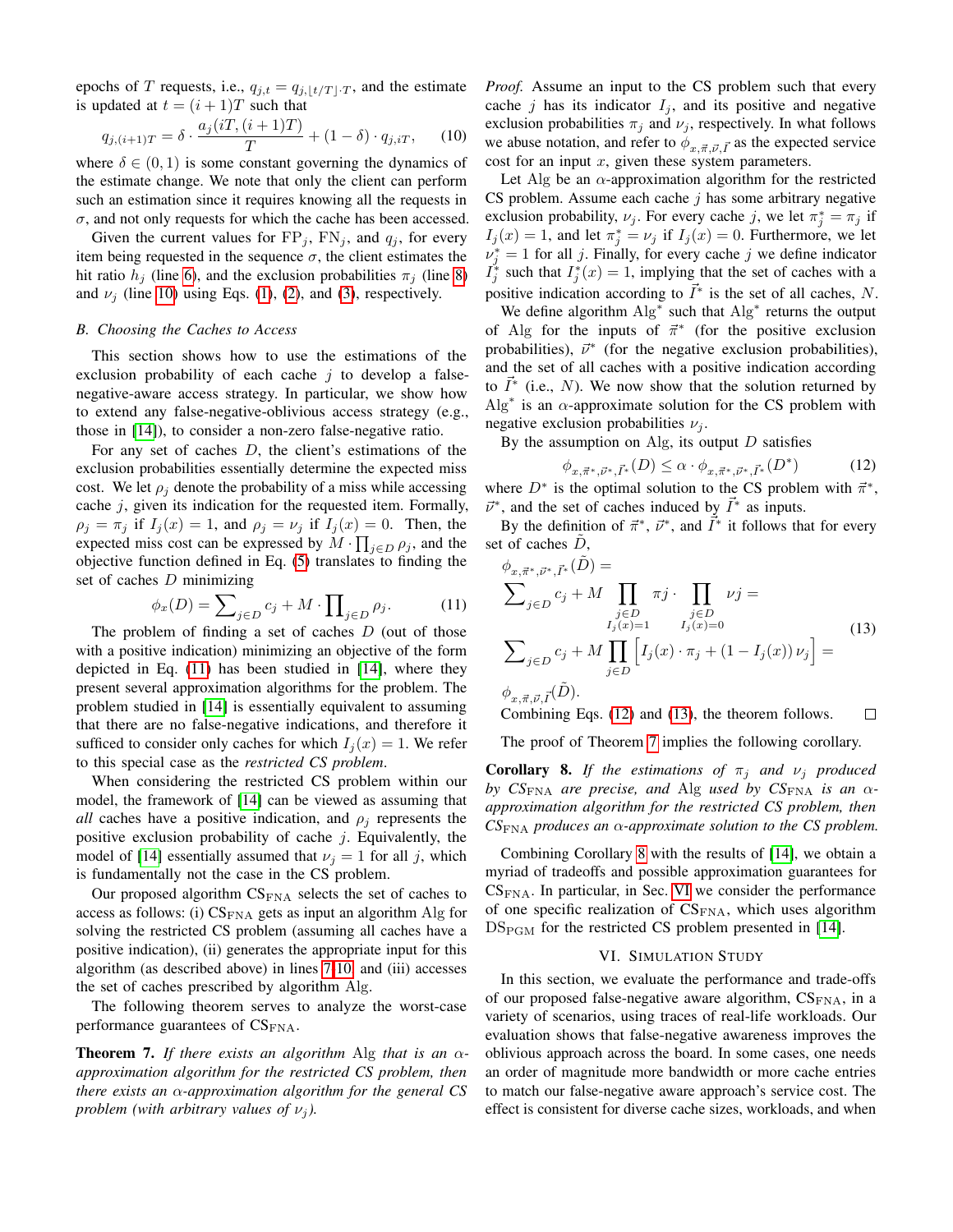increasing the number of caches. The difference is especially significant when the miss penalty and update interval are large. We begin by describing our evaluation settings and parameters.

# <span id="page-8-0"></span>*A. Simulation Settings*

*Traces:* We use the first 1M requests from each of these real workload traces. (i) *Wiki*: Read requests to Wikipedia pages [\[26\]](#page-11-25). (ii) *Gradle*: Gradle is a build tool for caching compiled libraries in large projects. The traces was provided by [\[27\]](#page-11-26). (iii) *Scarab*: A trace from Scarab Research, a personalized recommendation system for e-commerce sites [\[27\]](#page-11-26). (iv) F2: Traces from a financial transaction processing system [\[28\]](#page-11-27).

*Caches:* We consider a system-wide request distribution where a missed item is placed in a single cache that is chosen by the controller. Such an approach is common in large distributed systems, such as Memcached [\[29\]](#page-11-28), and Kademlia [\[30\]](#page-11-29) for load balancing, and for maximizing the cached content.

Each cache applies the *Least Recently Used (LRU)* eviction policy which is arguably the most commonly used policy.

*Indicators:* Each cache  $j$  of size  $C_j$  periodically advertises an indicator  $I_j$  of size bpe  $C_j$ . For computing the indicator, cache j maintains a *Counting Bloom Filter* (CBF) [\[10\]](#page-11-13) with 3-bit counters, where the number of counters is bpe  $C_i$ . The advantage of the CBF over a simple Bloom filter [\[9\]](#page-11-8) is that the CBF supports also removal of items. Thus, we add an item to the CBF upon admission to the cache and remove an item from the CBF upon eviction. The cache constructs the advertised indicator by compressing the CBF to a simple (1 bit-counter) Bloom filter where a bit is set iff the respective counter in the CBF is strictly positive. We pick the number of hash functions that minimizes the false-positive probability [\[11\]](#page-11-9).

Access Strategy Algorithms compared: Recall that  $CS_{\text{FNA}}$ makes use of an algorithm for solving the CS problem for the case where indicators exhibit no false-negatives. In our evaluation, we make use of the  $DS_{\text{PGM}}$  algorithm from [\[14\]](#page-11-12). This strategy was shown to produce a  $(\log M)$ -approximation for the CS problem with no false-negatives. By Theorem [7](#page-7-3) this guarantee also applies to the general CS problem. Furthermore, this algorithm exhibits close-to-optimal results in practice, when tested on real-world workloads [\[14\]](#page-11-12).

We consider two benchmarks for evaluating the performance of  $CS_{\text{FNA}}$ : (i) applying the vanilla  $DS_{\text{PGM}}$  algorithm ( $CS_{\text{FNO}}$ ), which only considers accessing caches with a positive indication (albeit stale), using only the estimates of  $\pi_j$  for every cache j, and using  $\nu_j = 1$  for all j, and (ii) the ideal strategy that uses *perfect information* (PI), i.e., a strategy that always has access to the precise cache content, which accesses the cheapest cache containing an item if such a cache exists, and doesn't access any cache otherwise.

Throughout our evaluation, both  $CS_{\rm FNA}$  and  $CS_{\rm FNO}$  evaluate  $q_i$  with a time horizon of  $T = 100$  requests and using  $\delta = 0.25$ for the weighting of the moving average. Furthermore, each cache j re-estimates the false-positive ratio  $FP<sub>j</sub>$  and the falsenegative ratio  $FN_j$  once every 50 insertions to the cache.

*Evaluation metric:* We consider the mean service cost per request over the entire input. We also consider the *normalized*



<span id="page-8-1"></span>Fig. 3. Normalized cost of the heterogeneous 3-caches baseline scenario for varying traces and miss penalty values.

*cost* where we divide each algorithm's mean cost by that of the PI strategy. While infeasible, it is instructive to use it as a lower bound on the cost of *any* policy for solving the CS problem.

*Baseline scenario:* Unless stated otherwise, our evaluation considers three 10K elements caches whose access costs are 1, 2, and 3, and a miss penalty of 100 (i.e., 50 times the average cache access cost). Similar cache sizes were considered by existing works in the field [\[23\]](#page-11-22), [\[24\]](#page-11-23), and can further be motivated, e.g., by Trivago's Memcached [\[31\]](#page-11-30) that utilizes a distributed system of caches, each of size 4GB, containing items with a typical size of about 1MB.

The update interval is measured by the number of insertions. In our baseline scenario,  $0.1 \cdot C_j$  insertions are performed between subsequent indicator advertisements. This translates to an advertisement once every 1K insertions for the default 10K-items cache. This is in accordance with previous work evaluating such systems [\[1\]](#page-11-0). Note that periodically advertising the indicator is sometimes done once in every fixed time interval (e.g., by Squid [\[32\]](#page-11-31)). However, the *optimal* time interval length strongly depends on the workload being served. Our approach removes this dependency on the characteristics of the workload, and allows for a clearer evaluation of the effect the various system parameters have on performance, in scenarios where indicators become stale.

The advertised indicator of each cache j uses bpe = 14, which implies an indicator size of  $14 \cdot C_i$ , where the number of hash functions is optimized to minimize the false-positive ratio. In particular, in our baseline scenario, this translates to a designed false-positive ratio of 0.1% [\[13\]](#page-11-11). In each evaluation, we explore the impact of varying one of the system's parameters, where the remaining parameters are set according to our baseline scenario. Our Python code is available in [\[33\]](#page-11-32).

# *B. Impact of Miss Penalty and Workload Diversity*

We first compare the performance of  $CS_{\text{FNO}}$  and  $CS_{\text{FNA}}$ when varying the miss penalty values  $M$  in the range  $\{50, 100, 500\}$ . The results in Fig. [3](#page-8-1) show that while the performance of the false-negative oblivious policy  $CS_{FNO}$ degrades as the miss penalty increases, the performance of our proposed false-negative aware algorithm  $CS_{FNA}$  improves significantly. Furthermore, the performance of  $CS_{\text{FNA}}$  tends to the *optimal* performance as the miss penalty increases. This behavior follows from the fact that a higher miss penalty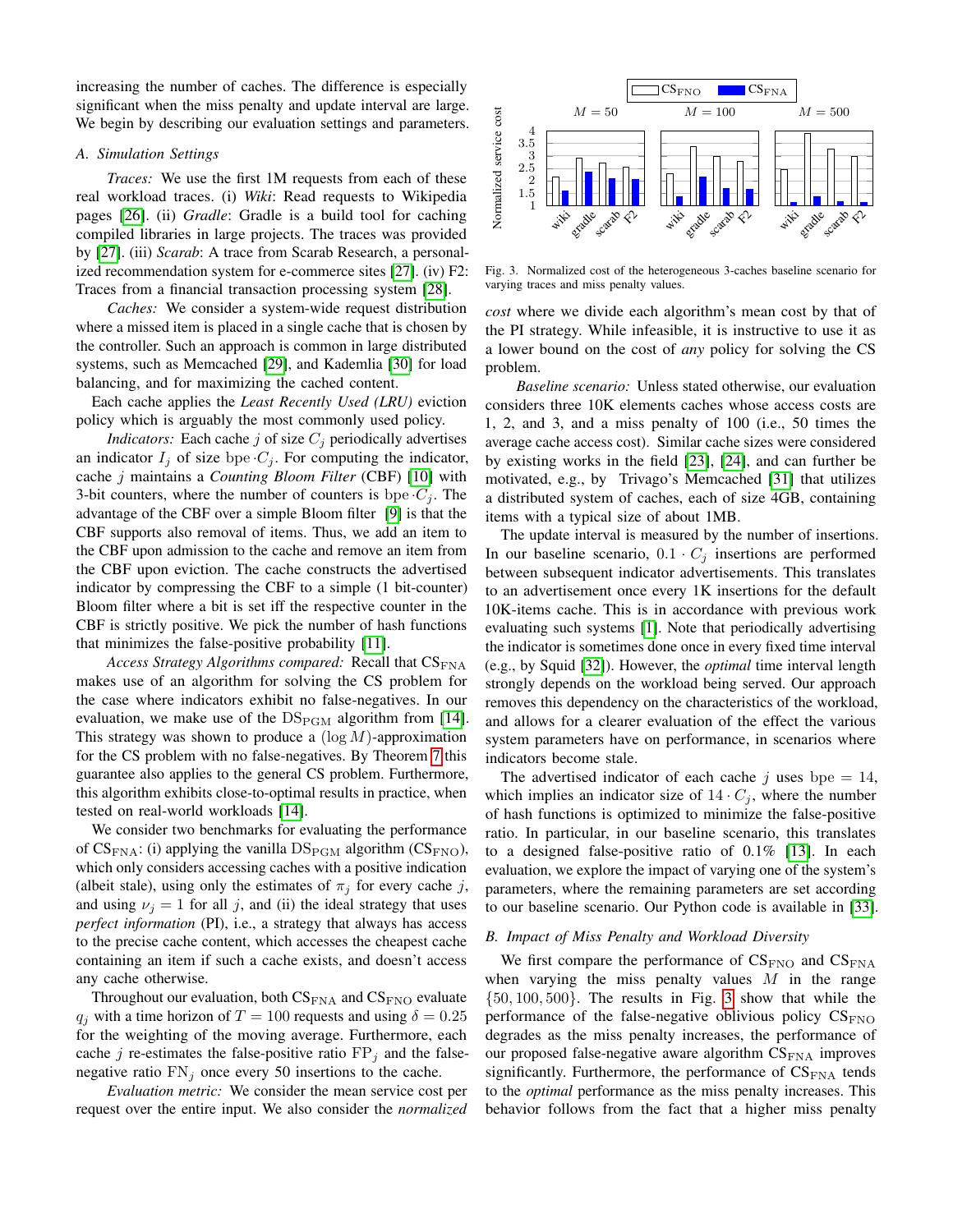

<span id="page-9-1"></span>Fig. 4. Normalized cost of the heterogeneous 3-caches baseline scenario for varying update intervals. Update intervals are measured by the number of cache insertions between subsequent updates.

accentuates the impact of false-negative events. In particular, ignoring negative indications (as is done by  $CS_{\text{FNO}}$ ) is severely penalized by an increased expected miss cost in cases where the miss penalty is large.

Fig. [3](#page-8-1) also demonstrates significant differences across distinct workloads.  $CS_{FNO}$ 's worst performance is exhibited for the Gradle trace, whereas its best performance is obtained for the Wiki trace. To understand this phenomenon, we observe that Gradle exhibits a high recency-bias, where items are requested shortly after their first appearance. As false-negatives occur when the indicator does not reflect the insertion of new items,  $CS<sub>FNO</sub>$ , which never accesses caches with a negative indication, fails to take advantage of this recency-bias. In contrast, the Wiki trace is more frequency-biased, which implies that popular items do not rapidly change over time and that the impact of false-negatives is less pronounced. We continue with the Wiki and Gradle traces which are more sensitive to false negatives.

#### <span id="page-9-0"></span>*C. Impact of Advertisement Policy and Indicator Parameters*

*1) Update interval:* We now turn to study the effect of staleness on the performance of our algorithm. To this end, we let the update interval, which is the number of insertions between indicator advertisement, vary between 16 and 8K (8192), and consider the normalized cost of both  $CS_{FNA}$ and  $CS<sub>FNO</sub>$ . These results are presented in Fig. [4,](#page-9-1) where we consider the performance for the Gradle and Wiki workloads.

Our results show that both algorithms' performance degrades as the update interval increases. When updates are relatively frequent (i.e., up to 128), the performance of  $CS_{\rm FNA}$  and  $CS<sub>FNO</sub>$  is similar. However, a significant gap emerges between the performance of both algorithms for larger update intervals. In particular, the performance of  $CS<sub>FNO</sub>$ , which ignores negative indications, quickly degrades, whereas  $CS_{FNA}$  shows a considerably milder degradation. This phenomenon is directly related to the fact that when the update interval is large, the false-negative ratio increases significantly (as demonstrated in Fig. [1a\)](#page-1-0). Under such regimes,  $CS_{\text{FNO}}$  fails to access a cache even when the item is available at the cache, whereas  $CS_{FNA}$  relies on its false-negative awareness to make accesses even in cases of negative indications, taking into account the false-negative ratio estimation provided by the caches. Our results imply that  $CS_{\text{FNA}}$  matches the performance of  $CS_{\text{FNO}}$ 

while using a significantly lower bandwidth overhead for cache advertisements. For instance, for the Wiki workload  $CS_{FNA}$ matches the service cost as  $CS_{\text{FNO}}$  while using 16x less bandwidth for indicator advertisements. To see this, notice that  $CS_{\text{FNA}}$ 's cost using an update interval of  $8K$  is on par with that of  $CS_{\text{FNO}}$  with an update interval of 512.

*2) Indicator size:* Fig. [5](#page-9-2) illustrates our results for varying the size of the indicator being used and advertised by the cache. We vary the number of indicator bits per cached element (bpe) and study the impact of the indicator's size on the service cost. In our evaluation, we compare the performance of  $CS_{FNO}$  and  $CS<sub>FNA</sub>$  with update intervals of 256 and 1024.



<span id="page-9-2"></span>Fig. 5. Normalized cost of the heterogeneous 3-caches baseline scenario for varying indicator sizes, measured by bits-per-cached-element (bpe).

As expected,  $CS_{FNA}$ 's performance improves when increasing the indicator size as larger indicators exhibit fewer falsepositive errors. Interestingly, and somewhat counter-intuitively, there exist cases where the performance of  $CS_{\text{FNO}}$  does not improve when increasing the indicator size, and in some cases, performance actually *degrades*. To explain this anomaly, let us understand the impact of false-positive and false-negative indications and their interplay. First, note that the false-positive rate is often inversely proportional to the false-negative rate. I.e., a constant decrease in the false-positive ratio is usually associated with an increase in the false-negative ratio. An extreme case occurs when all indications are negative, thus exhibiting a false-positive ratio of 0 and a sizeable falsenegative ratio. Next, note that a false-positive event typically translates to unnecessary cache access, resulting in a relatively small penalty (e.g., an access cost of 1, 2, or 3 in our evaluation). However, a false-negative event typically translates to a "noncompulsory" miss, translating to a high miss penalty (e.g., 100, in our evaluation). It follows that even a mild decrease in the false-positive ratio may result in a non-negligible increase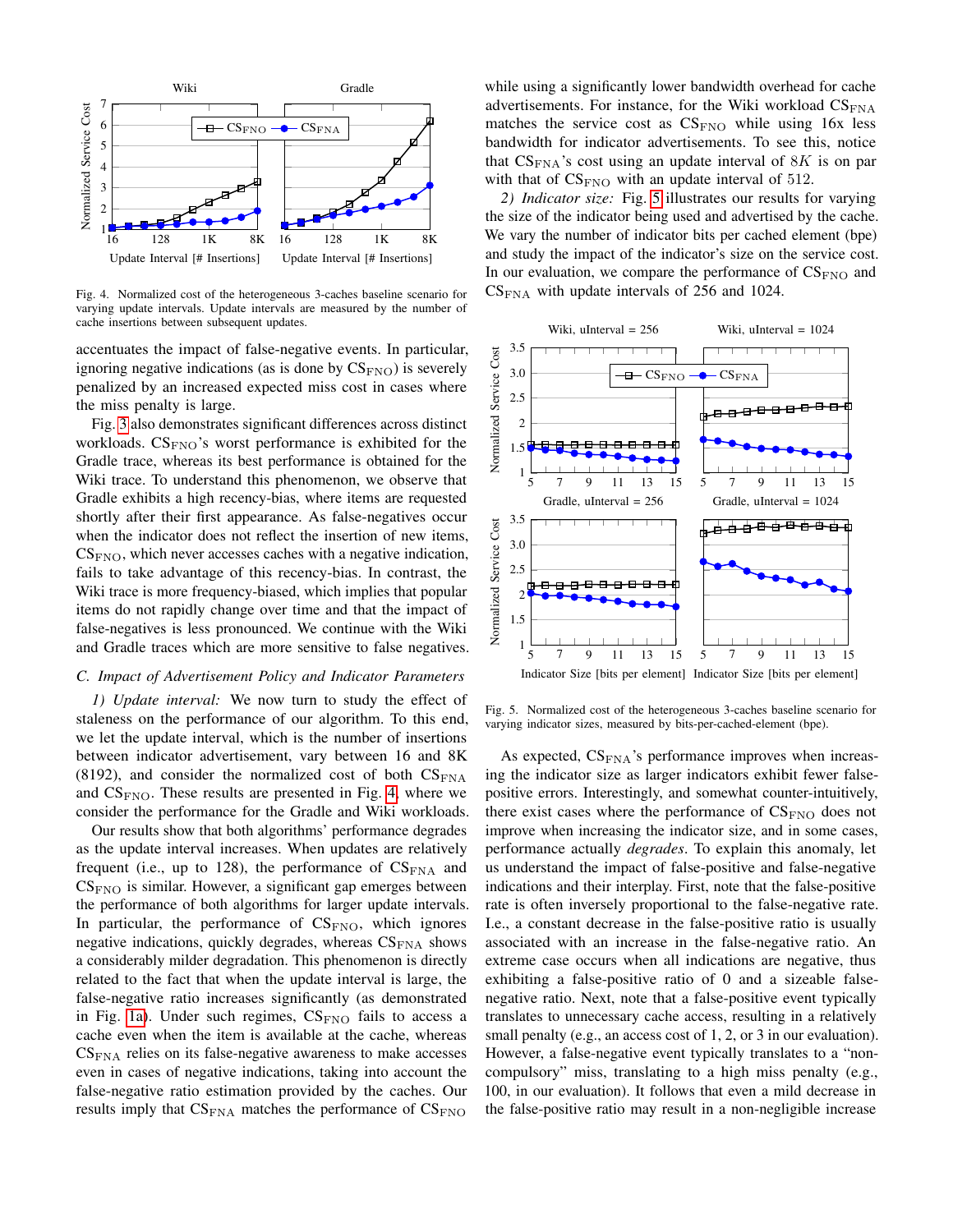

<span id="page-10-0"></span>Fig. 6. Cost of the heterogeneous 3-caches baseline for varying cache size.



<span id="page-10-1"></span>Fig. 7. Effect of varying the number of caches on the service cost. The access cost to each cache is 2, and the miss penalty is 100.

in the false-negative ratio that may nullify its benefits. Such effects are especially significant when the miss penalty is high, which is common as misses often result in accessing memories whose access time may be orders of magnitude higher than that of the cache [\[23\]](#page-11-22), [\[34\]](#page-11-33). Still, our proposed false-negative aware algorithm  $CS_{FNA}$  handles such scenarios seamlessly and benefits from the reduced false-positive ratio without adverse performance impact.

# *D. Impact of Caching Capacity*

We now study the effect of having a larger or more diverse caching capacity on system performance. For such an evaluation, we use a 4.3M requests from the Wiki trace (instead of 1M). Further, we now consider the *actual* mean cost per request (and not the normalized service cost) as the cost of PI decreases when increasing the caching capacity.

*1) Scaling the cache size:* We study the impact of the cache size on the performance of  $CS_{\text{FNO}}$  and  $CS_{\text{FNA}}$  with update interval of 256 and 1024. The results in Fig. [6](#page-10-0) show that, as could be expected, for every given setting, scaling-up the caches' capacities decreases the service cost due to the improved hit ratio. Our results show that when updates are relatively frequent (e.g., the case where the update interval is 256), the performance of  $CS_{\text{FNO}}$  is comparable to that of  $CS_{\text{FNA}}$  and they both exhibit a performance close to that of the ideal PI strategy. However, once the updates are less frequent

(e.g., the case where the update interval is 1024),  $CS_{\text{FNO}}$ exhibits a significant degradation in performance.  $CS_{FNA}$ , on the other hand, is far less affected by the increase in the update interval, and is still quite comparable to PI. In general,  $CS_{\text{FNA}}$  shows up to 25% reduction in cost compared to  $CS_{\text{FNO}}$ . The differences between  $CS_{\text{FNO}}$  and  $CS_{\text{FNA}}$  become more accentuated when one considers the cache size required to maintain a certain level of cost;  $CS_{FNA}$  performs better with  $4K$  items caches, than  $CS_{\text{FNO}}$  with caches of size 32K.

*2) Scaling the number of caches:* We now vary the number of caches in homogeneous settings. All caches have an access cost of 2, ensuring that the average access cost is the same as in other scenarios examined in our evaluation. Fig. [7](#page-10-1) shows the results for update intervals of 256 and 1024. Notice that  $CS_{\text{FNA}}$  consistently outperforms  $CS_{\text{FNO}}$ , and the difference is more significant for large update intervals. The results also imply that having more caches may hinder the performance of  $CS_{\text{FNA}}$  and  $CS_{\text{FNO}}$ . Intuitively, in such a case there are more false positives, and it is harder to guarantee that we access true positive items. Similarly, there are more negative indications which makes it harder for  $CS_{\text{FNA}}$  to identify a false-negative.

# VII. CONCLUSIONS

This work studies the cache selection problem while using approximate indicators exhibiting both false-positive and falsenegative errors. The client in such a system selects a subset of the caches to minimize the expected service cost. While there is extensive work in this field, all previous access strategies do not access caches with negative indications. While reasonable at first glance, our work shows that such an omission severely hinders the system performance. We argue that caches that periodically advertise their content indicators inherently introduce false-negative indications, and the rate of such indications is non-negligible. In particular, we show that it is sometimes advisable to access caches with a negative indication, as it may reduce the overall system cost.

We devise false-negative-aware access strategies in two main scenarios: (i) fully-homogeneous settings, where we show a policy that attains the optimal (minimal) access cost, and (ii) general heterogeneous environments, where we present a strategy for which we can bound its approximation guarantee compared to the optimal solution. We complete our study through an extensive evaluation based on real system traces. Our results show that our proposed methods perform significantly better than the state-of-the-art in diverse settings. Furthermore, our false-negative aware solutions can match the cost of competitive false-negative oblivious approaches while requiring an order of magnitude fewer resources (e.g., caching capacity or bandwidth required for indicators advertisement).

Our results demonstrate the potential benefits of embracing false-negative awareness into the algorithmic design space. We expect our work to further induce both analytic and experimental research on the role of false-negatives in large distributed systems, including dealing with non-homogeneous object size, adhering to bandwidth constraints, and studying correlated distributed caching schemes.